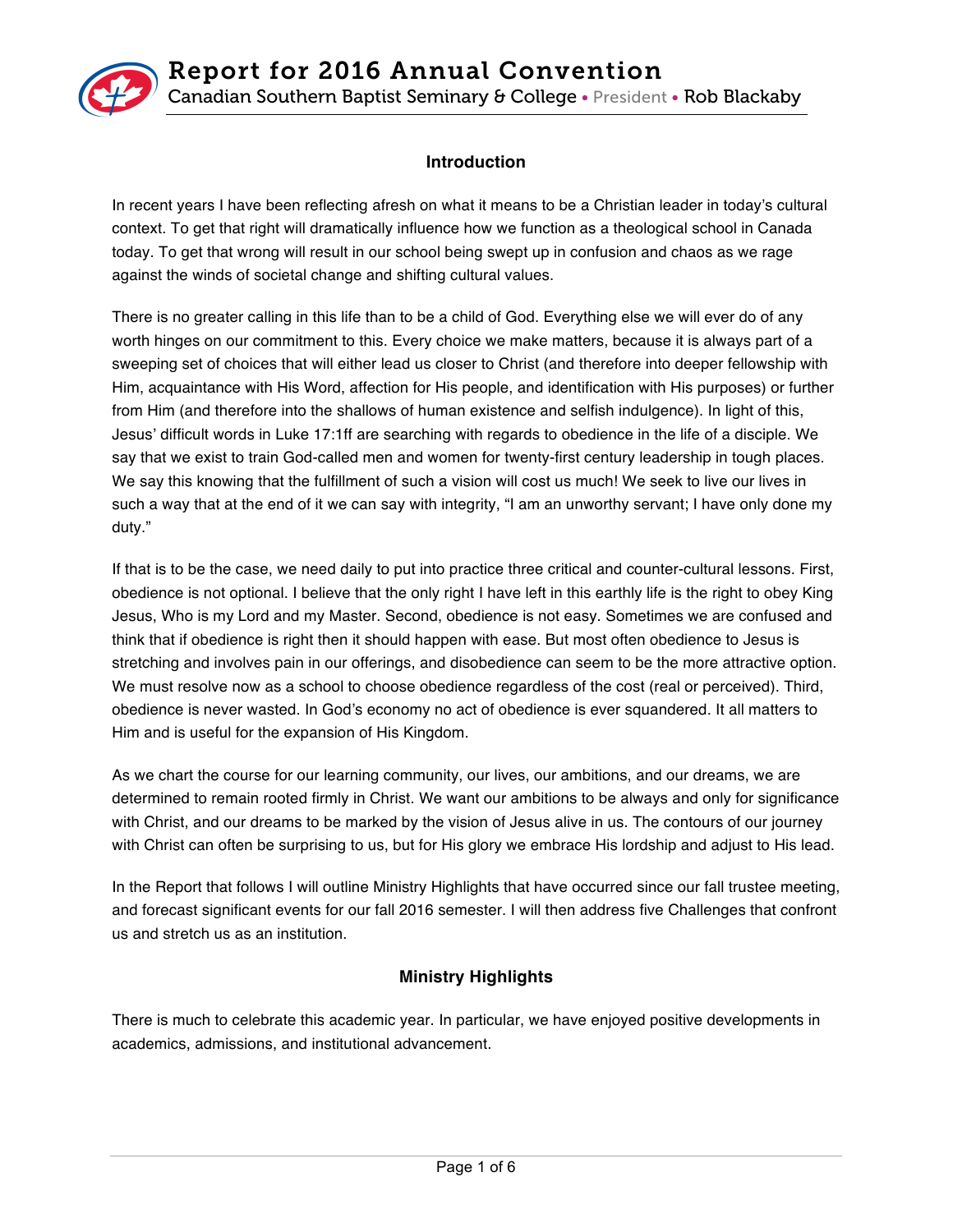

# Academics

From September 8-11 we enjoyed our annual Spiritual Emphasis Week, with Danny Sinquefield (and his wife, Rhonda) speaking on "Beauty from Brokenness." The week was a timely, precise and powerful charge with which to start a new academic year. I encourage you to listen to this series of messages that can be easily found through the link to Online Chapel Services on our website at www.csbs.ca. The cost of travel for the Sinquefields was covered by their home church, Faith Baptist in Bartlett, Tennessee (just north of Memphis).

We had a variety of guests in attendance during our Spiritual Emphasis Week. Kim Margrave (Missions and Volunteers Coordinator for the Tennessee Baptist Convention) brought special greetings from the TBC as well as a gift to our library as we prepared to wrap up our nine-year partnership last November. David George (President of WMU Foundation) made his first trip to our campus with his wife (Allyson) and was encouraged in his promotion and support of our school. James and Nancy Westbrooks (long-time friends of our school) accompanied the Georges.

Last fall our faculty launched a blog, entitled "Mercy and Truth." Kevin Peacock is working with Barry Nelson on the timely collection and posting of articles. The intent of the blog is to spread our teaching and influence to a wider audience beyond our classroom walls. Faculty members are encouraged to think through what they are already teaching and grab a piece of something that we could share with a broader audience: scripture insight, ministry advice, "guides for the perplexed" into contemporary issues, best practices, sermon ideas, and so on.

Early in our spring semester (March 2-3) we welcomed Paul Copan to our campus for the Dr. Garry Owen M.D. Memorial Academic Lectureship. Dr. Copan is a noted philosopher and apologist, and is a Professor and Pledger Family Chair of Philosophy and Ethics at Palm Beach Atlantic University. He brought a series of addresses on the theme, "Is God a Moral Monster? Making Sense of the Old Testament God." Session topics included: Is God a Moral Monster?; Is the God of the Old Testament the God of the New?; Is the Old Testament Anti-Women?; Does the Bible Endorse Slavery?; and, Did God Really Command Genocide? Not only were the lectures well attended by members of our school community, but they were also well attended by people from both Cochrane and Calgary. His messages can be found through the "Online Chapel Messages" link at www.csbs.ca.

This May we recognized 15 students during our graduation ceremony. Also, we were pleased to have Dr. Frankie Rainey deliver the commencement address during our May 7, 2016 graduation service. After a decade of ministry in our school community and on our faculty, Frankie officially retired at the end of May, after which he and Sue have relocated to the Dallas/Fort Worth area of Texas.

Early in our fall 2016 semester we will welcome Gary Smith (newly appointed NAMB Church Planting Catalyst for Southern Alberta) to be our speaker for Spiritual Emphasis Week. The special chapel services will run from September 13-16. It is our hope that Gary's presence on our campus will further encourage students to consider church planting with the CNBC and NAMB Canada.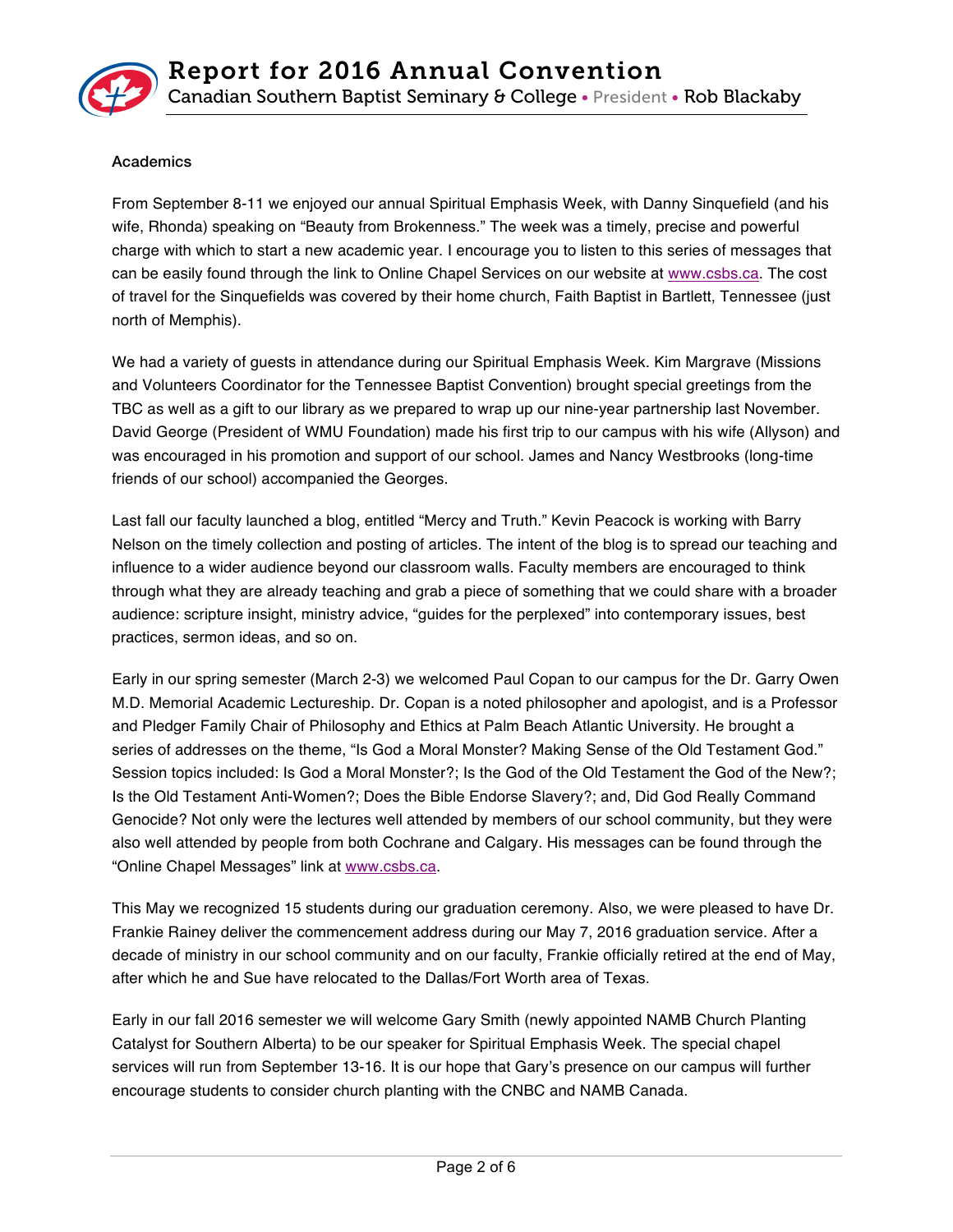

Both this academic year and next academic year our school enjoys the blessing of quality guest professors. For example, Jimmy Cobb spent the spring semester with us. It was wonderful to have him back with our faculty, and to have his Christian character once again directly impact our learning community. In May we will welcomed Duane Garrett (an original member of our CSBS&C faculty and current faculty member of The Southern Baptist Theological Seminary) to teach on Zechariah, Peter Blackaby (returning for a fifth time) to co-teach Effective Ministry Management) and Ant Greenham (from Southeastern Baptist Theological Seminary) teaching on Islam: An Evangelical Approach. In the fall we will welcome Bob and Martha Bergen from Hannibal-LaGrange University in Hannibal, Missouri. Together they account for half of the university's religion department; this is a significant sacrifice on the part of a peer institution to bless our school. Also this fall we will welcome Calvin and Devra Morris. In December 2015 they accepted the International Mission Board's offer for voluntary retirement. Even though they are at retirement age, they are not ready to retire from the Lord's calling to train leaders in the cross-cultural context. They will spend the entire academic year with us, and are open to consider a longer commitment than that should the Lord lead us all in that direction.

The Association of Theological Schools (ATS) sent a visiting team to our campus from October 27-28, 2015 for a Focus Visit. The visit went very well, and the Board of Commissioners took the advice of the team to extend our accreditation through 2020 without requiring any extraordinary reports in the interim. This is the best-case outcome for the visit. In the future, then, both ATS and ABHE site visits will coincide in a single semester.

#### Admissions

Matthew Rowley has worked diligently to establish Articulation Agreements with schools in BC, Alberta and Saskatchewan. He has travelled throughout the provinces to strengthen relationships. We have formalized agreements with Millar School of the Bible (both the main campus in Pembrun, SK and the extension site on the campus of Sunnybrae Bible Camp in BC), Nipawin Bible College (Nipawin, SK), Eston College (Eston, SK), Peace River Bible Institute (Sexsmith, AB), Prairie Bible Institute (Three Hills, AB), and Living Faith Bible College (Caroline, AB). After Matthew's most recent trip he noted an encouraging number of prospective students already showing interest from these schools. Schools like Millar and PRBI confirmed again that we are the place they encourage their students to attend. We will continue to nurture relationships with "feeder schools" like these. We are also experiencing an increase in awareness and interest from Alberta home-schooling networks.

Again this year, during the first weekend of March (March 6), a collection of students and faculty spread out across Canada's six time zones for Seminary Day. Students came back with wonderful stories of serving in our Canadian National Baptist Convention churches, and celebrating with them the warmth of comradery as we together train leaders for ministry. I encourage you to listen to student testimonies accessed through the link to chapel messages on our website (www.csbs.ca).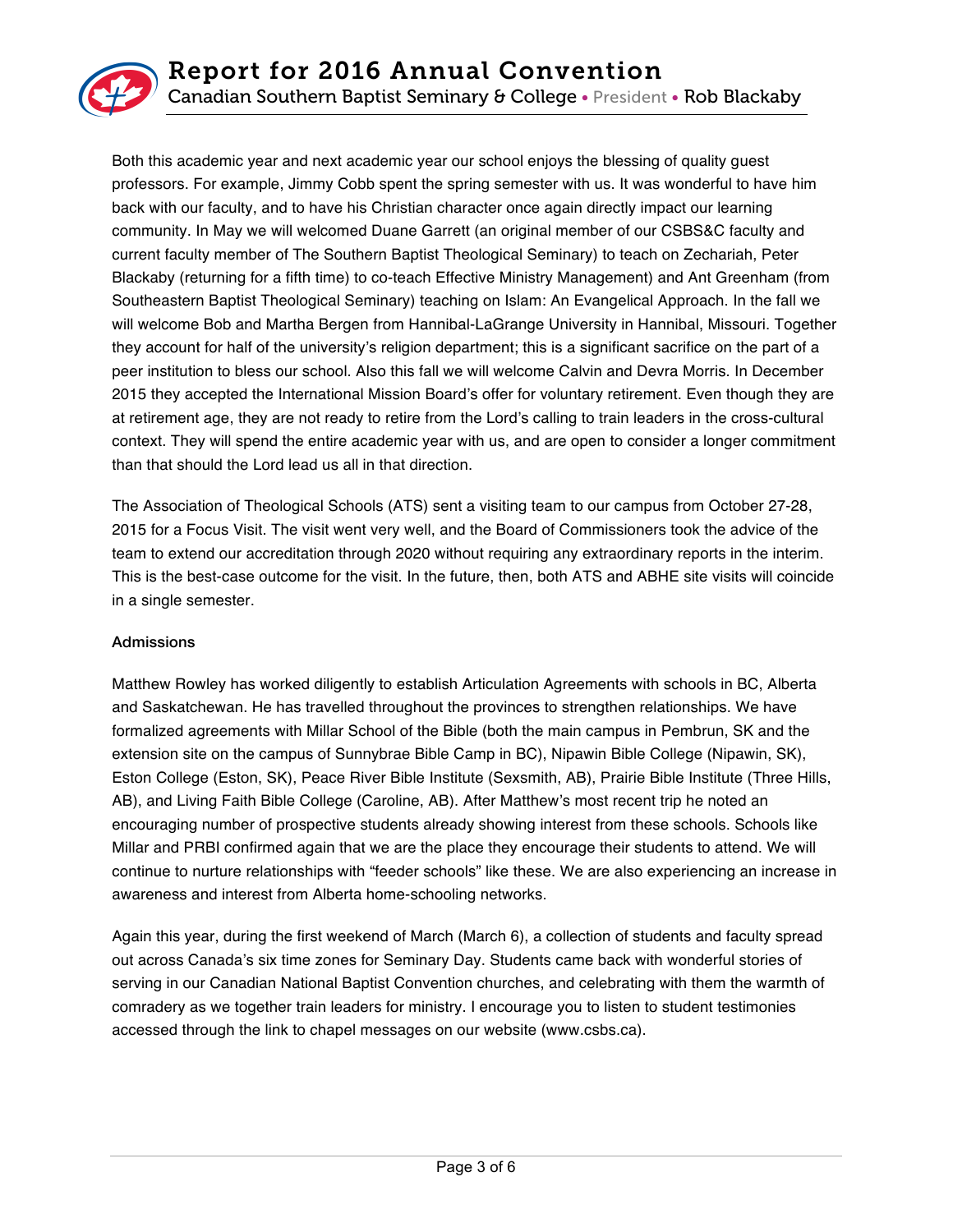

In February our school participated in a Disciple Now weekend for Calgary-area youth groups. Four of our professors (Don McNaughton, Kevin Peacock, Glenn Watson and me) were invited to present breakout sessions. These were received very well. We had a good level of exposure to youth. It was encouraging to once again have college and seminary-age young men and women consider if God intends for our school to play a significant role in shaping their whole-life development.

#### Institutional Development

As of April 1, 2016 our school is debt free. The loans that were taken out between 2000 and 2002 to build some of our student housing units are now paid off. Our long-term debt in 2002 was \$1,257,788. We anticipated paying off the loans by November 2017. We were actually able to do so in a shorter period of time than expected. We praise God for His provision throughout the years. Despite a difficult financial environment for our school in the last decade, we never had to reduce loan payments, but rather were able to consistently pay a flat amount each month. This is the first time since the late 1990s that our school has been without debt.

In April 2015 a group from the Baptist General Convention of Oklahoma visited our campus. Among the members of that group were David Whitlock (president of Oklahoma Baptist University) and Gaylen Jones (then a professor of church planting at OBU). Over the past year we have been working on a partnership between our schools. Barry Nelson and I travelled to OBU from February 9-13, 2016 to work further on the details of a partnership. The four areas of linkage with our school will be: offering a MBA on our campus; sharing online course material for our college programs; annual spiritual leadership/church planting lectureship; and, members of OBU school of religion faculty teaching adjunctively for our seminary (for example, this spring Edmonton-native Tawa Anderson taught an apologetics course for us over three weekends).

We continue to make progress in the development of a RV storage park. The time has never been more pressing to get this project completed, and yet the process with the Town of Cochrane remains slow and laborious. The application process is being expertly handled by Phil Davidson (Timko Developments Inc.). Once we have final approval for the project from Cochrane Town Council, the establishment and operation of the business will be assumed by the Alberta numbered company that has already been set up, with Rob Blackaby and Gerry Taillon as directors and the school as the sole owner. Until then, Phil Davidson will continue working for us with the Town of Cochrane to clarify what steps are necessary and what is the sequence of those steps.

Progress continues to be made on the log home on our campus. While limited resources are currently available in our annual budget, there is some interest among donors in purchasing needed supplies. For example, First Baptist Church Clinton, Missouri has sent \$3,000.00 USD (exchanged for \$3,795 CDN) to purchase supplies necessary for the construction of a porch for the building. When their mission team arrives this summer they will build the porch. Also, after hundreds of dump trucks full of dirt were donated and poured around the building, there is a dramatic improvement in landscaping. We expect soon that one of the people storing equipment on our property will finish at his own expense the chimney on the house.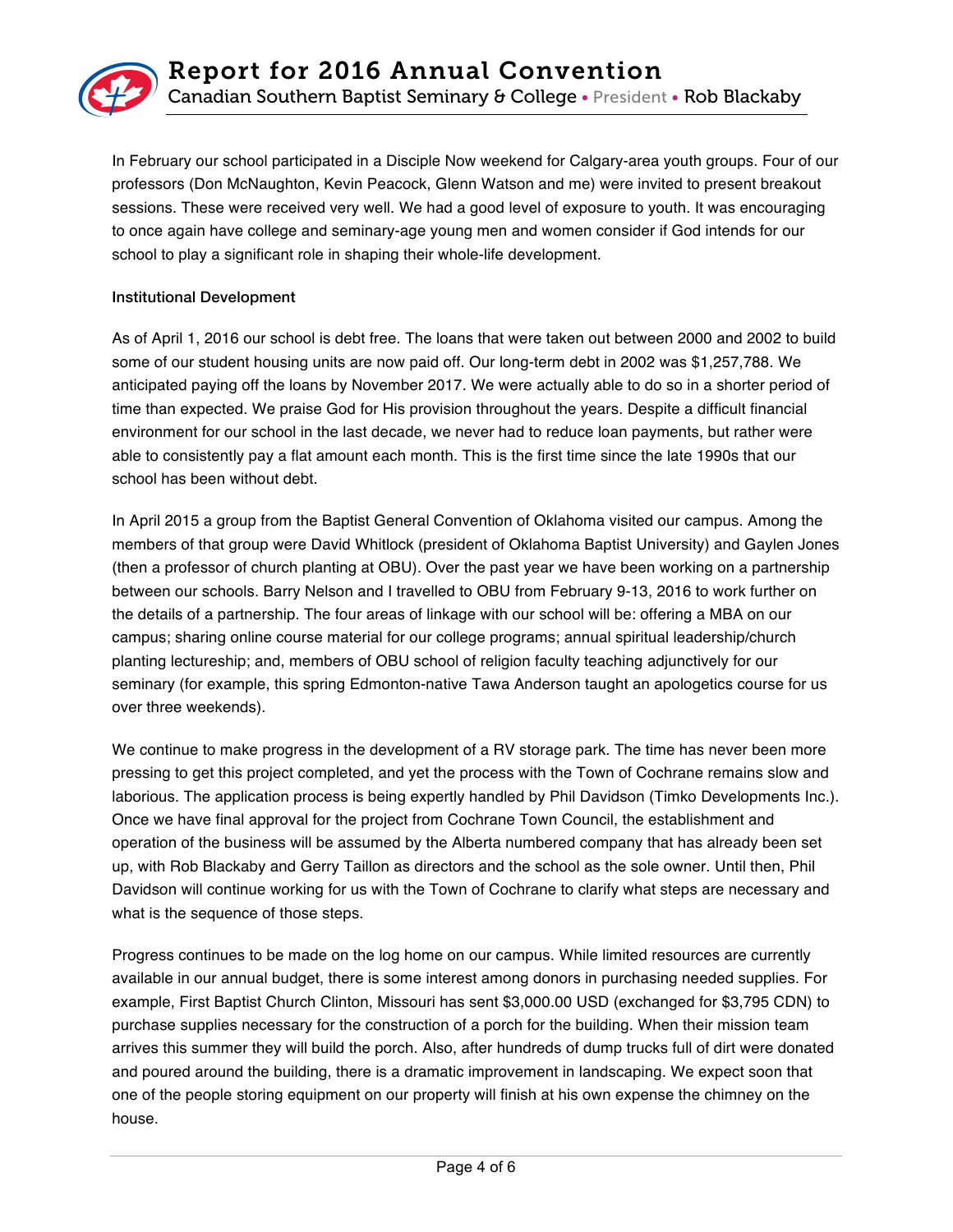

For a period of nine months to a year we have agreed to rent space on our campus to Cochrane Alliance Church. Their church building is being remodeled and renovated, and they need temporary office space. This will not only result in needed revenue for our school, but it will also provide us with a valuable public relations opportunity with a strategic local church.

## **Challenges**

There are five challenges that we are in the midst of working through as a school. Each of these has required and will continue to require significant attention, often impacting multiple departments of our school simultaneously. The challenges are in the areas of admissions, academics, and institutional advancement.

#### Admissions

The imminent turnover of personnel in our Admissions Department must be managed well. We need to maintain the momentum that has been building. As has been noted, we now have a promising array of "feeder schools." Future admissions personnel will need to carefully and skillfully walk over the bridges that Matthew has built. Also, we need to follow the growing network of relationships spreading throughout our CNBC, largely spurred on by our alumni and trustees (both current and past members of the board). A job posting for Director of Admissions was circulated early in May, with interviews commenced in June. The completion of the hiring process is anticipated for early July. This timeline will allow for some overlap with Matthew so that there is continuity in the Admissions Office and joint travel can take place to feeder schools.

#### Academics

Our school has a gnawing need to add at least one new faculty member. The need for a theology/apologetics/history professor grows more urgent with each passing school year. And despite our work toward funding a position, it seems to remain frustratingly out of our grasp. With our current faculty aging, it is important that young faculty members are added soon in order for them to mature into trusted future guardians of our CSBS&C culture.

Changes in the Canada Immigration and Citizenship (CIC) requirements for international students to obtain student visas has created both an opportunity for us to recruit from a broader range of countries and a burden of sometimes having students arrive on campus with little or no financial means and limited linguistic skills to thrive in Canada. Whereas the CIC used to be prohibitive in its treatment of international students, it seems that the government agency is now more inclined to place the onus on receiving schools to carefully vet students who are admitted. As a result we are establishing a set of new protocols for international students. For example, international students will begin studies with us only in the fall semester, and will have a fixed early arrival deadline. There will be assigned to each international student a Student Ambassador who will help them with their adjustment to Canadian culture and ensure that they get established in Cochrane.